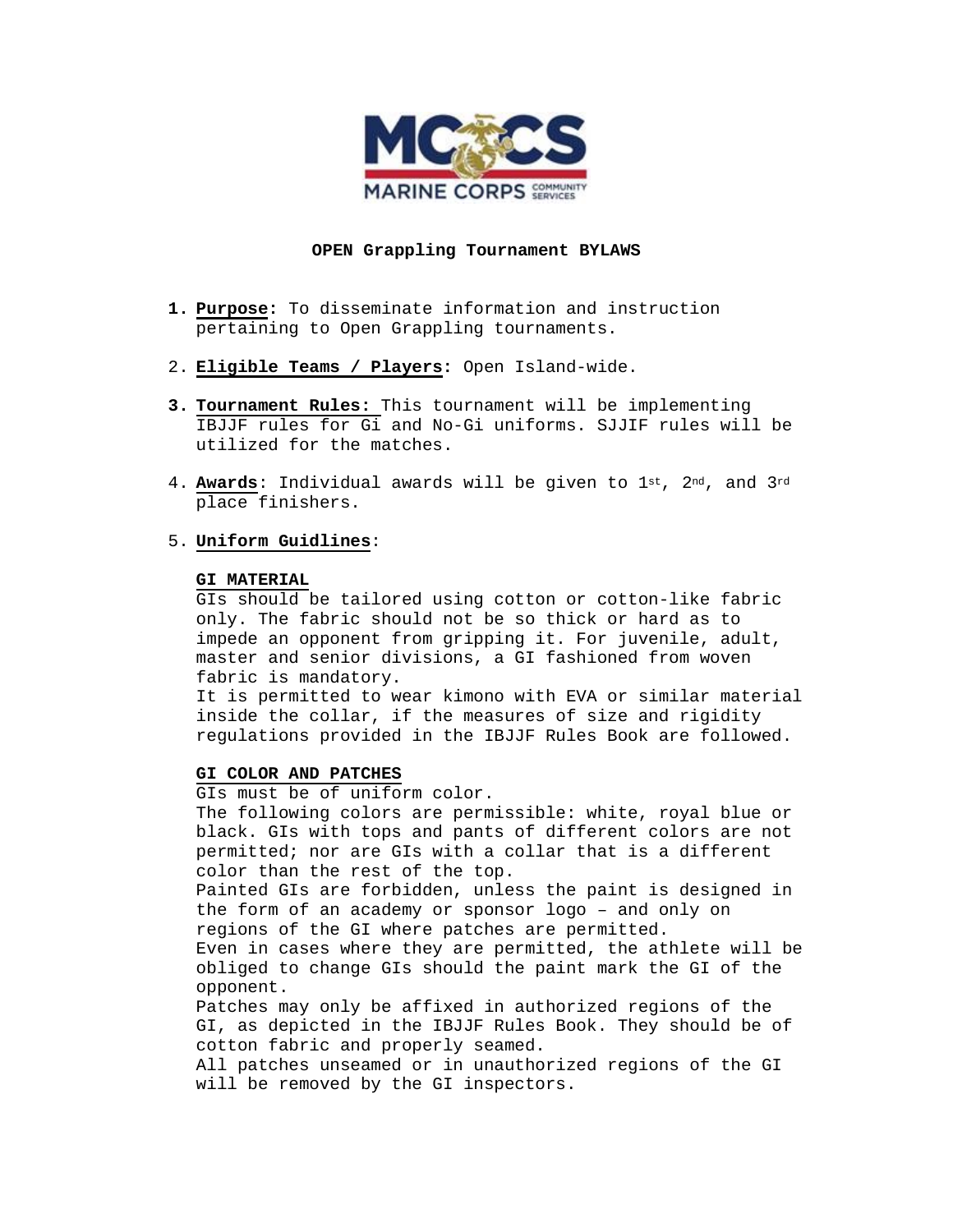

## **BELT REQUIREMENTS**

Athletes should use a durable, 4 to 5 cm wide belt colored according to the athlete's rank, with a black tip – except for black belts, where the tip should be white or red. The belt should be worn over the top, wrap around the waist twice, and be tied using a double knot tight enough to hold the GI top closed. Once tied in a double knot, each end of the belt should hang 20 to 30 cm in length.

# **GI MEASUREMENTS**

The GI top should reach the athlete's thigh and the sleeves should come to no more than 5 cm from the athlete's wrist when the arm is extended straight parallel to the ground. GI pants should reach no more than 5 cm above the tibial malleolus (ankle bone).

The inspection will verify whether the following official measurements are met: GI lapel thickness (1.3 cm), width of GI collar (5 cm), opening of sleeve at full extension (7 cm).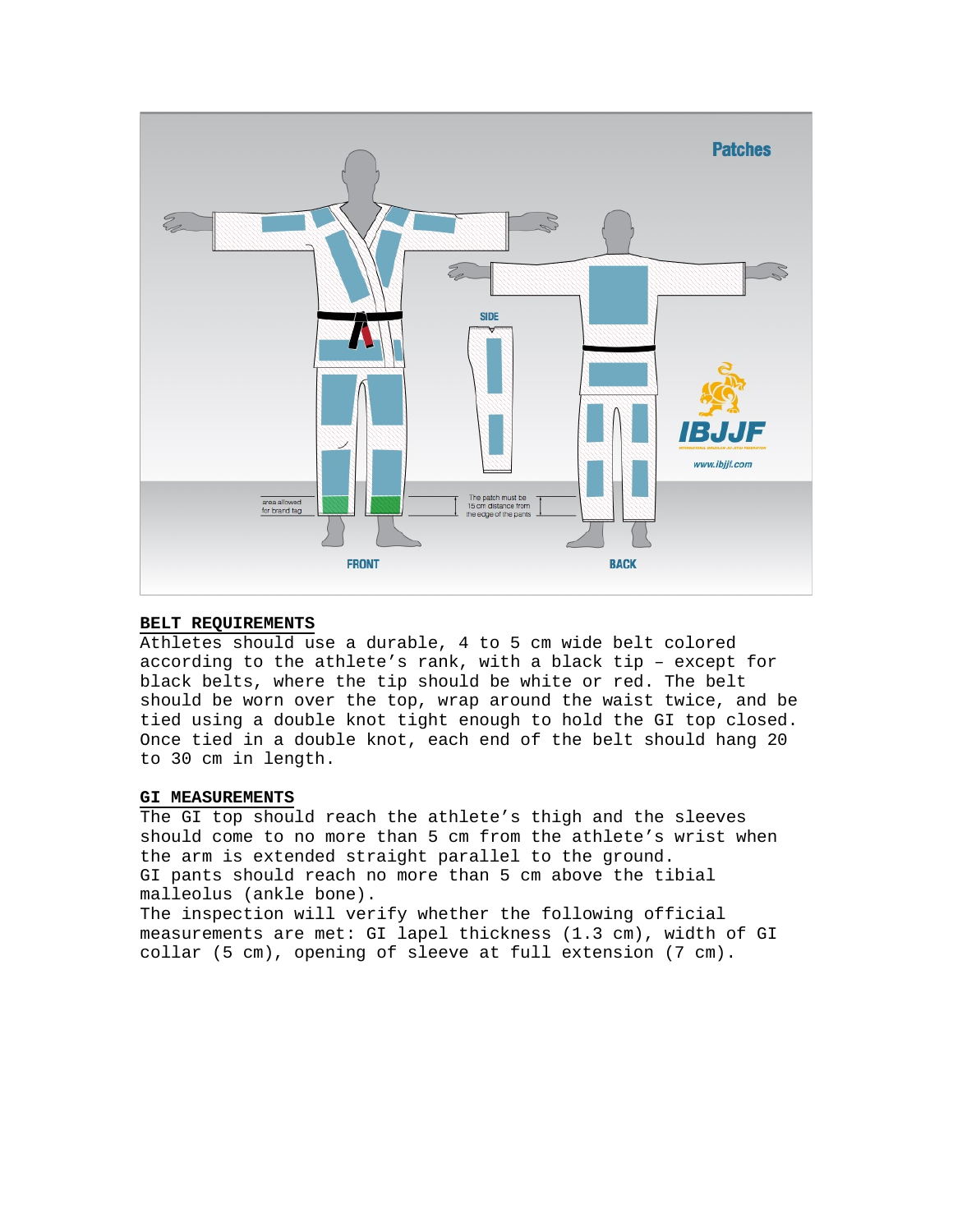

# **OTHER REQUIREMENTS**

Use of a shirt under the GI top is prohibited, except for women. In the female divisions, it is mandatory for the use of a stretchy or elastic shirt that hugs the body beneath the GI; It can be short or long sleeved, without the necessity to follow the color requirements. It is also permitted for athlete's to use a one piece swim garment (bathing suit) or gymnastics top. Wearing pants of any kind under GI pants is prohibited, except for women, who are permitted to use pants made of elastic fabric (clings to body) under the GI pants, as long as these pants are shorter than the GI pants.

Athletes must use undergarments. The use of thong-type undergarments is not permitted; only briefs-type undergarments. GIs may not exhibit mending or tears, be wet or dirty or emanate unpleasant odors.

#### **NO-GI JIU-JITSU UNIFORM REQUIREMENTS**

# **SHIRTS AND RASH GUARDS:**

Both genders must wear a shirt of elastic material (skin tight) long enough to cover the torso all the way to the waistband of the shorts, colored black, white, or black and white, and with at least 10% of the rank color(belt) to which the athlete belongs. Shirts 100% the color of the athlete's rank (belt) are also permitted.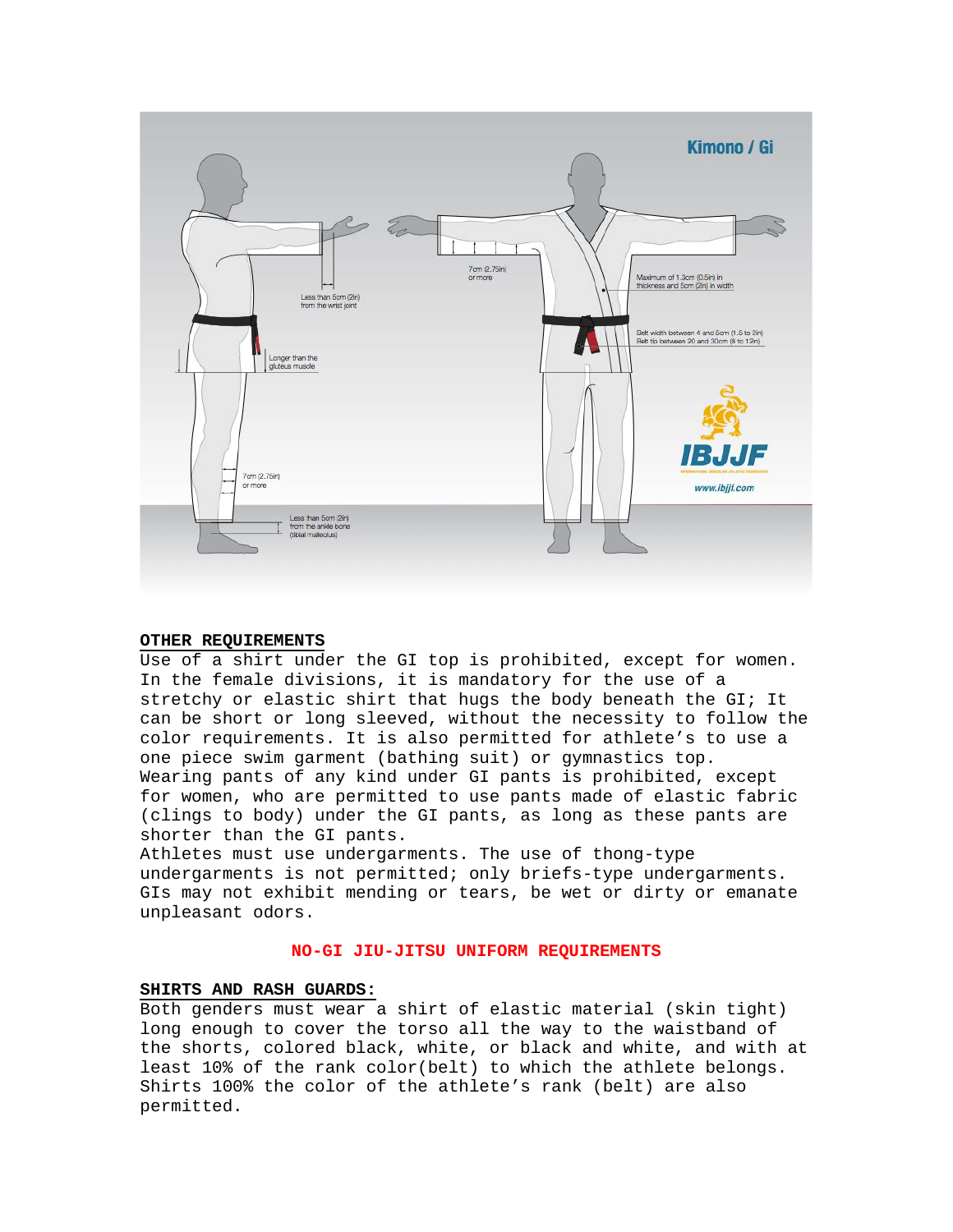Note: For black belts a small red area will be tolerated, but must not de-characterize the athlete's rank color.

# **SHORTS FOR MEN:**

Board shorts colored black, white, black and white, and/or the color of the rank (belt) to which the athlete belongs, without pockets or with the pockets stitched completely shut, without buttons, exposed drawstrings, zippers or any form of plastic or metal that could present a risk to the opponent, long enough to cover at least halfway down the thigh, and no longer than the knee.

Also permitted are compression shorts made of elastic material (skin tight) worn beneath the shorts, in the colors black, white, black and white, and/or the color of the rank (belt) to which the athlete belongs.

#### **SHORTS, COMPRESSION SHORTS AND PANTS FOR WOMEN:**

Shorts, compression pants (skin-tight spats) and/or compression shorts colored black, white, black and white, and/or the color of the rank (belt) to which the athlete belongs. The shorts must not have pockets or have the pockets stitched completely shut, must not have buttons, zippers or any kind of plastic or metal that could present a risk to the opponent, and must be long enough to cover halfway down the thigh and no longer than the knee.